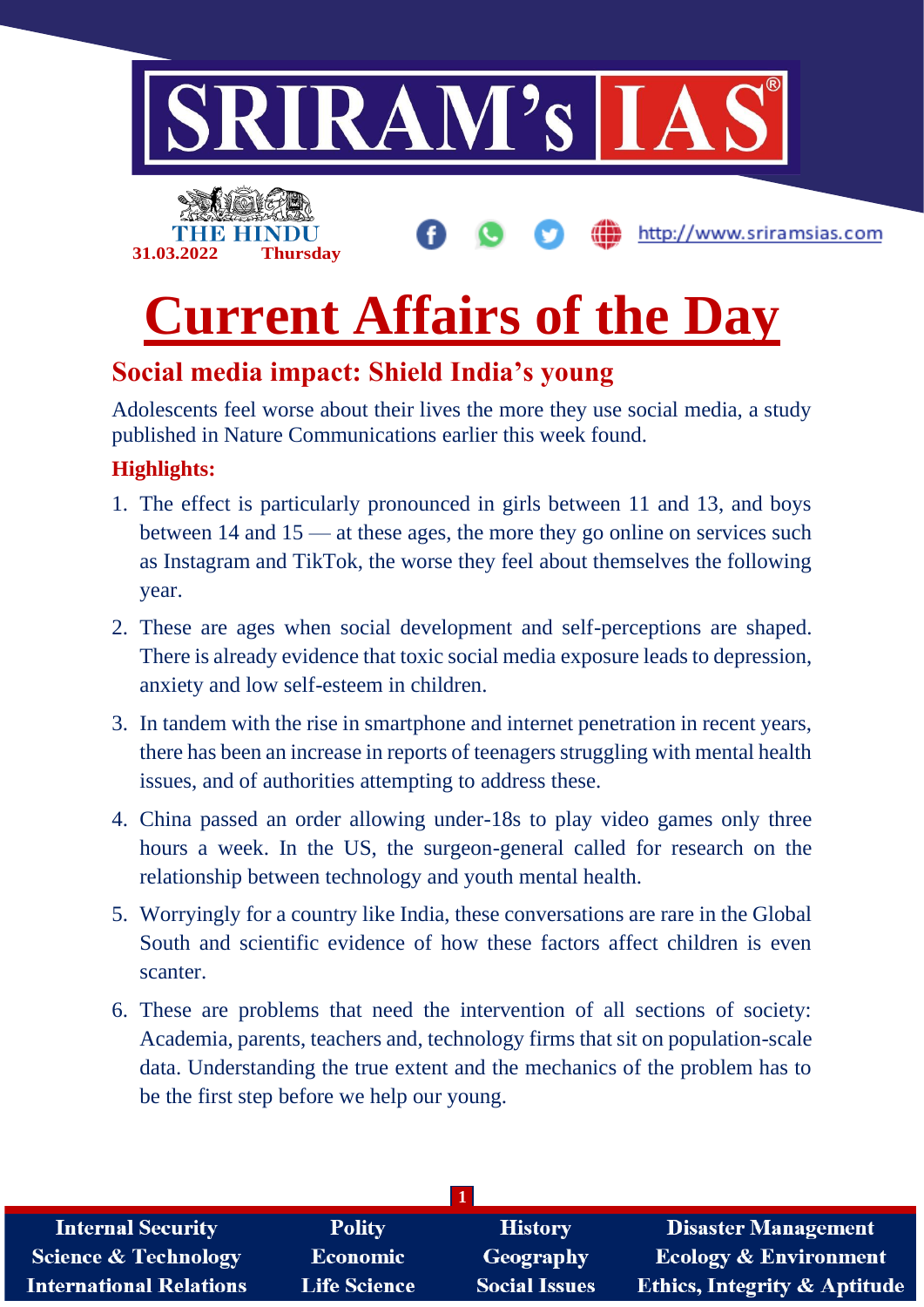

**31.03.2022 Thursday**

http://www.sriramsias.com

## **'Small savings rates unlikely to be raised for coming quarter'**

- 1. The government is unlikely to raise small savings rates for the coming quarter when they are reviewed, a top official indicated, observing that the rates have also not been cut for two financial years now.
- 2. Small savings rates were last pared in a range of 0.5-1.4 percentage points on different instruments



in 2020, bringing the PPF rate to 7.1%, from 7.9% prevalent till March 31, 2020.

3. The interest rate on small savings instruments is reset every quarter, based on market yields on government securities (G-secs) with a lag, at a spread ranging from 0-100 basis points over and above yields of comparable maturities.

#### **Small Savings:**

- 1. Small Savings Schemes are a set of savings instruments managed by the central government with an aim to encourage citizens to save regularly irrespective of their age.
- 2. They are popular as they not only provide returns that are generally higher than bank fixed deposits but also come with a sovereign guarantee and tax benefits.
- 3. Since 2016, the Finance Ministry has been reviewing the interest rates on small savings schemes on a quarterly basis. All deposits received under

| <b>Internal Security</b>        | <b>Polity</b>       | <b>History</b>       | <b>Disaster Management</b>              |
|---------------------------------|---------------------|----------------------|-----------------------------------------|
| <b>Science &amp; Technology</b> | <b>Economic</b>     | Geography            | <b>Ecology &amp; Environment</b>        |
| <b>International Relations</b>  | <b>Life Science</b> | <b>Social Issues</b> | <b>Ethics, Integrity &amp; Aptitude</b> |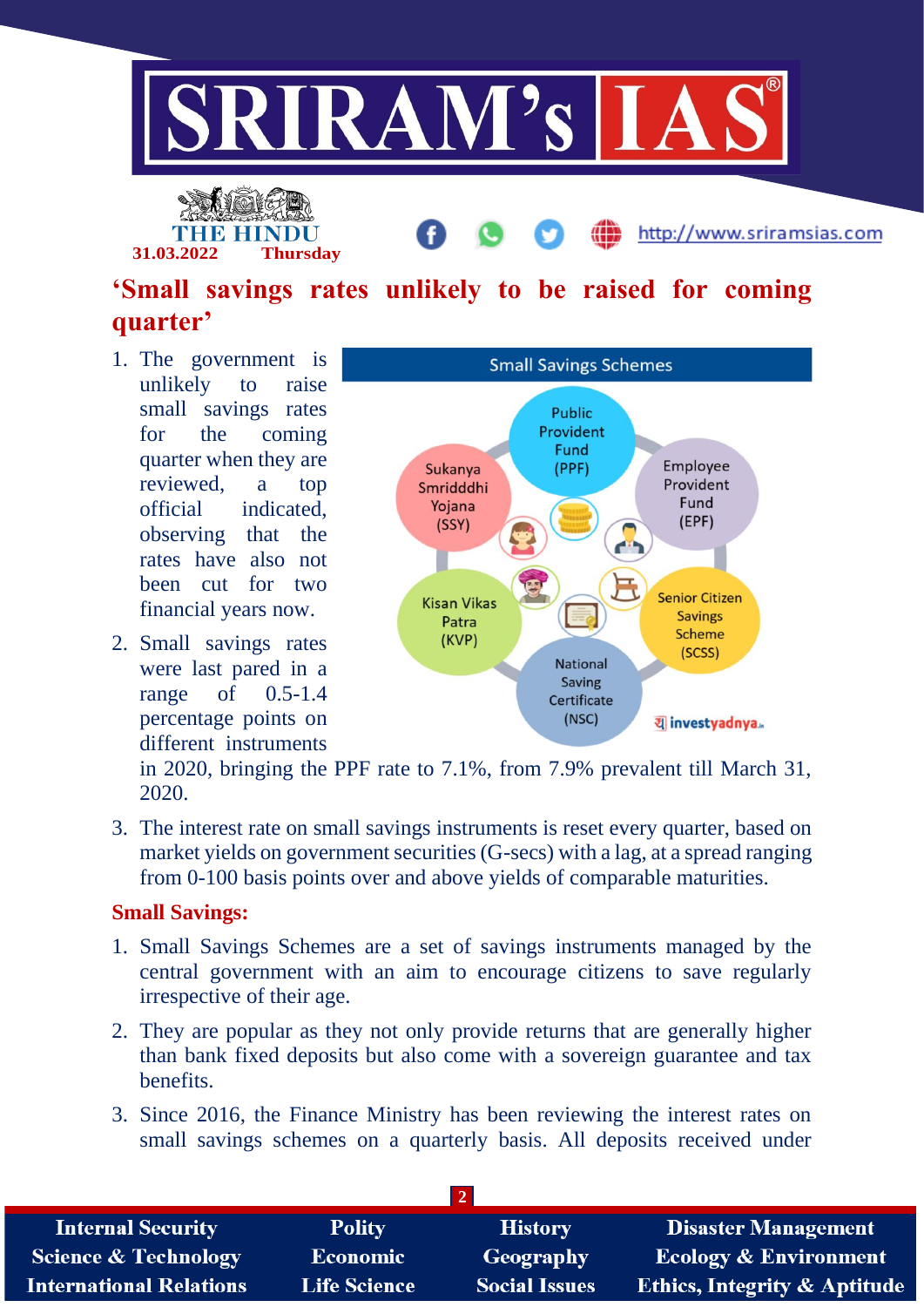



various small savings schemes are pooled in the National Small Savings Fund.

http://www.sriramsias.com

4. The money in the fund is used by the central government to finance its fiscal deficit.

## **National Small Savings Fund (NSSF)**

- \* National Small Savings Fund (NSSF) was **established in 1999** within the Public Account of India for pooling the money from different small saving schemes  $(SSSs)$ .
- ❖ Collections from all small savings schemes are credited to the NSSF. Similarly, withdrawals under small savings schemes by the depositors are made out of this Fund.
- \* The money in the account is used by the Centre and states to finance their fiscal deficit. The balance in the Fund is invested in Central and State **Government Securities.**

#### **The different savings schemes**

The schemes can be grouped under three heads - Post office deposits, savings certificates and social security schemes.

- 1. Under Post Office Deposits we have the savings deposit, recurring deposit and time deposits with 1, 2, 3 and 5-year maturities and the monthly income account.
- 2. Under Savings Certificates, we have the National Savings Certificate and the Kisan Vikas Patra.
- 3. The third head of social security schemes, there is Public Provident Fund, Sukanya Samriddhi Account and Senior Citizens Savings Scheme.

### **Heatwave spells on the rise: Study**

1. The number of heatwave days in India in a decade has increased from 413 in the 1981-90 decade to 575 in 2001-10, and further to 600 in 2010-20, highlighting the impact of the climate crisis on maximum temperatures, a study by India Meteorological Department (IMD).

| <b>Internal Security</b>        | <b>Polity</b>       | <b>History</b>       | <b>Disaster Management</b>              |
|---------------------------------|---------------------|----------------------|-----------------------------------------|
| <b>Science &amp; Technology</b> | <b>Economic</b>     | Geography            | <b>Ecology &amp; Environment</b>        |
| <b>International Relations</b>  | <b>Life Science</b> | <b>Social Issues</b> | <b>Ethics, Integrity &amp; Aptitude</b> |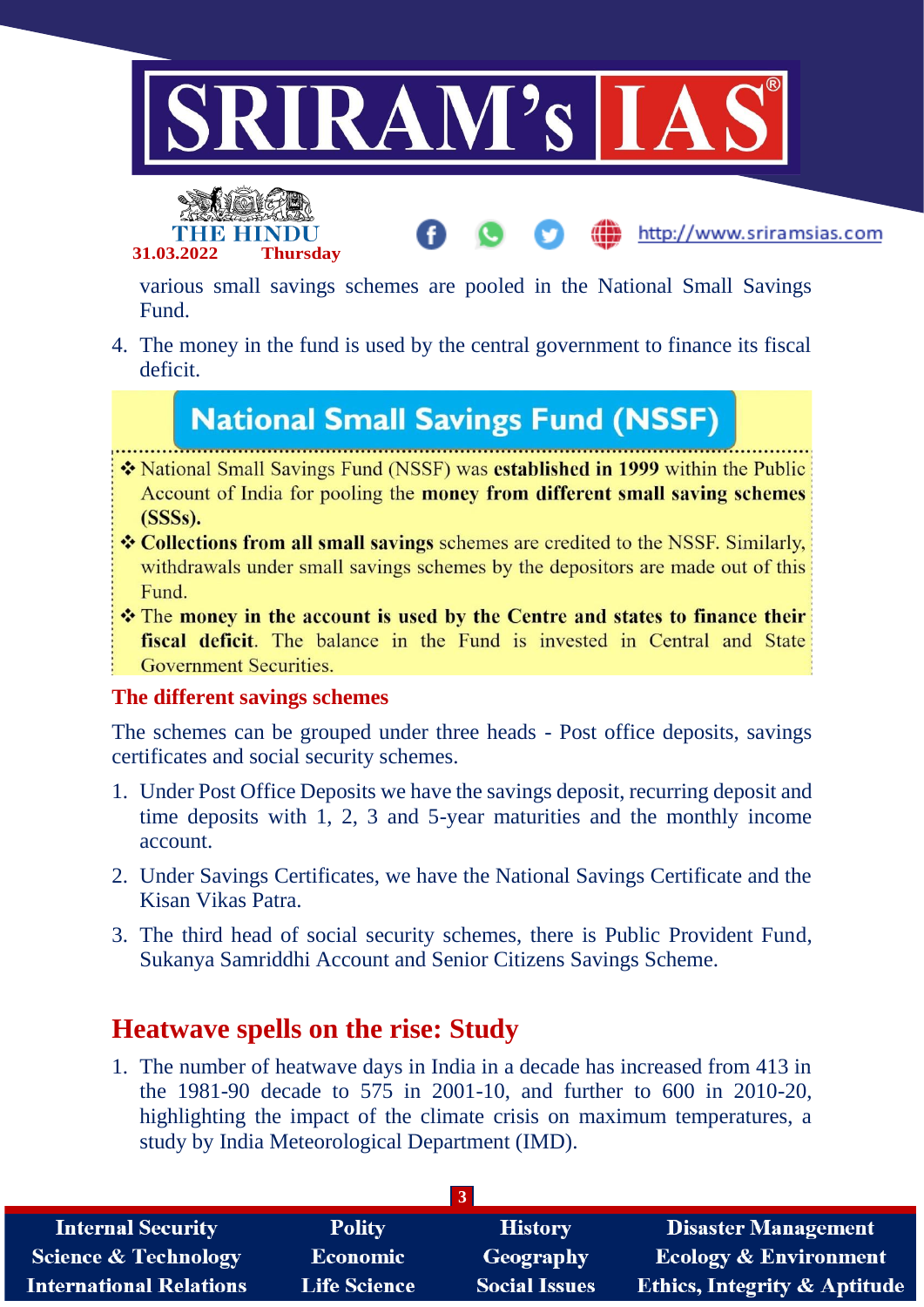

# **31.03.2022 Thursday**



http://www.sriramsias.com

- 2. An increase in the spatial coverage, frequency and persistency of heatwaves and severe heatwave days was observed during the recent three decades (1991 to 2020) compared to the previous three decades.
- 3. IMD Pune's Climate Hazards and Vulnerability Atlas of India covers heatwave occurrence only in April, May, June and July. The Atlas indicates that even within the core heatwave zone, parts of west Rajasthan, Andhra Pradesh and Odisha are the worst affected between 1961 to 2020.
- 4. This time the heatwave season has advanced into March mainly due to the formation of a highpressure area over the south Sindh region.

#### **Reasons for Heatwave in march:**

## MERCURIAL METER

Some of the new and cross-country benchmarks are listed below. Earlier, they used to vary from state to state

**HEAT WAVES Based on** departure from normal

Heat wave: 4.5°C to 6.4°C above normal maximum

Severe heat wave: More than 6.4°C above normal maximum

**Based on actual** maximum temperature

Heat wave: Temperature equal or greater than 45°C Severe heat wave: Equal

or greater than 47°C

Warm night: (Will apply only when maximum temperature remains 40°C or more) Minimum temperature departure is 4.5°C to 6.4°C

Very warm night: Minimum temperature departure is above 6.4°C





from normal

Cold wave: 4.5°C to 6.4°C below normal minimum

Severe cold wave: Anything more than 6.4°C below normal minimum

**Based on actual** minimum temperature

Cold wave: Minimum temperature is 4°C or lower

Severe cold wave: Minimum temperature is 2°C or lower

Cold day: (Applies when minimum temperature is 10°C or lower in plains and 0°C or lower in hilly regions) Maximum temperature departure is minus 4.5°C to minus 6.4°C

Very cold day: Maximum temperature departure is greater than minus 6.4°C

- 1. An area of anti-cyclone has formed near the south Sindh region. The winds are bringing hot and dry winds from southwest Rajasthan, Balochistan, central Pakistan, etc, that are now blowing over Delhi, south Haryana, southwest Uttar Pradesh etc.
- 2. This along with the lack of rain and western disturbances has led to a spike in temperatures.
- 3. Normally, western disturbances bring some light rain and thundershowers in the upper reaches in March which helps break the heat spell. But that hasn't happened.
- 4. This is an unusual year but the link with the climate crisis is that average temperatures are going up, which is accentuating the impact of heatwaves.

| <b>Internal Security</b>        | <b>Polity</b>       | <b>History</b>       | <b>Disaster Management</b>              |
|---------------------------------|---------------------|----------------------|-----------------------------------------|
| <b>Science &amp; Technology</b> | <b>Economic</b>     | Geography            | <b>Ecology &amp; Environment</b>        |
| <b>International Relations</b>  | <b>Life Science</b> | <b>Social Issues</b> | <b>Ethics, Integrity &amp; Aptitude</b> |